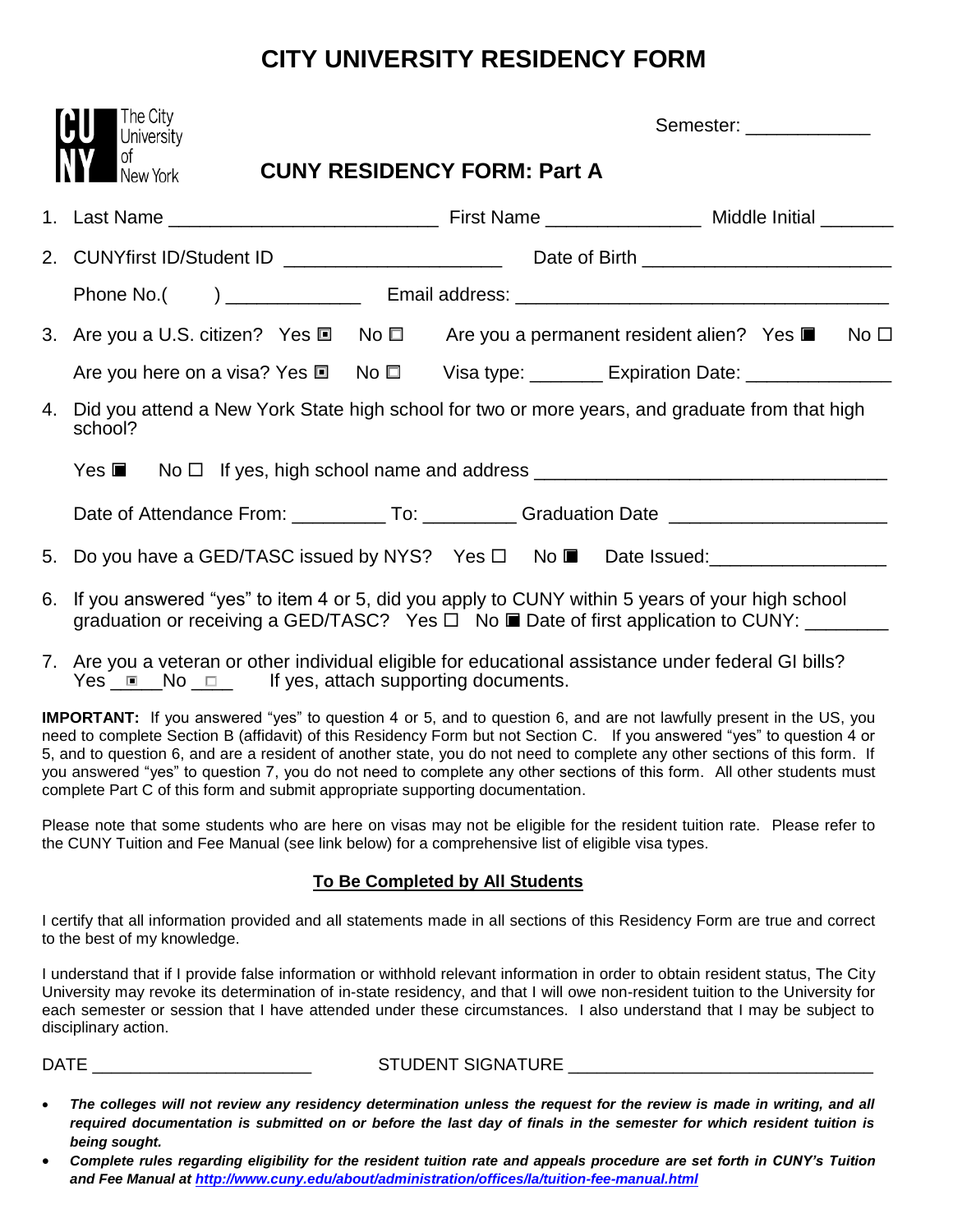## **CUNY RESIDENCY FORM: Part B**

#### Affidavit of Intent to Legalize Immigration Status

Local Lieng duly sworn, deposes and says that he/she does not currently (Student's Name) have lawful immigration status but, has filed an application to legalize his/her immigration status or will file such an application as soon as he/she is eligible to do so.

| (Student's Signature) |  |  |
|-----------------------|--|--|

| Sworn to me this | day of the month of |  |
|------------------|---------------------|--|
|------------------|---------------------|--|

Latter of New York, County of \_\_\_\_\_\_\_\_\_\_\_\_\_\_\_\_\_\_\_\_\_\_\_\_\_.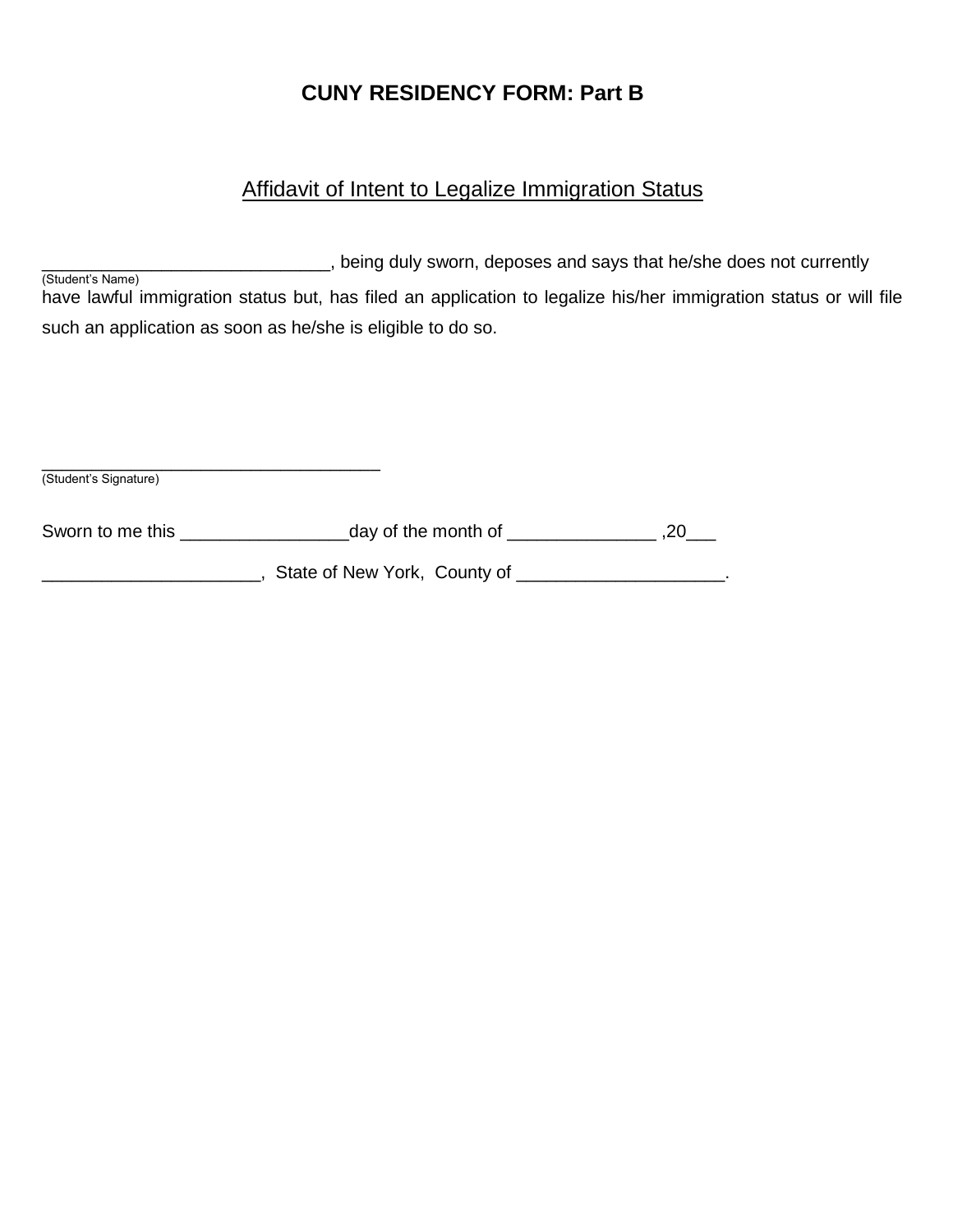## **CUNY RESIDENCY FORM: Part C**

| The City<br>University<br>IJU<br>of<br>New York                                  | 0011 REGIDEROT I ORNI LARO                                                                       |  | Semester: _____________ |            |  |  |
|----------------------------------------------------------------------------------|--------------------------------------------------------------------------------------------------|--|-------------------------|------------|--|--|
|                                                                                  |                                                                                                  |  |                         |            |  |  |
|                                                                                  |                                                                                                  |  |                         |            |  |  |
|                                                                                  |                                                                                                  |  | <b>STATE</b>            | <b>ZIP</b> |  |  |
|                                                                                  | A. Live with parents _________, or other relatives ________, or other than a relative __________ |  |                         |            |  |  |
| 1) If other relatives, describe relationship. __________________________________ |                                                                                                  |  |                         |            |  |  |
|                                                                                  |                                                                                                  |  |                         |            |  |  |
|                                                                                  |                                                                                                  |  |                         |            |  |  |

List below all your addresses, including temporary addresses and summer addresses during the past 12 months, starting from your current address and working backwards.

| <b>FROM</b>                                                  | <b>TO</b> |                                                                                                | <b>COMPLETE ADDRESS</b> |                  |
|--------------------------------------------------------------|-----------|------------------------------------------------------------------------------------------------|-------------------------|------------------|
| $Mo$ __ Day __ Yr __ Mo __ Day __ Yr __                      |           |                                                                                                | <b>STREET</b>           |                  |
|                                                              |           |                                                                                                |                         |                  |
| $Mo$ _ Day _ Yr _ Mo _ Day _ Yr _                            |           | <b>CITY</b>                                                                                    | <b>STATE</b>            | $\overline{ZIP}$ |
|                                                              |           |                                                                                                | <b>STREET</b>           |                  |
| Mo__ Day __ Yr __  Mo __ Day __ Yr __                        |           | <b>CITY</b>                                                                                    | <b>STATE</b>            | <b>ZIP</b>       |
|                                                              |           |                                                                                                | <b>STREET</b>           |                  |
|                                                              |           | <b>CITY</b>                                                                                    | <b>STATE</b>            | <b>ZIP</b>       |
|                                                              |           |                                                                                                |                         |                  |
|                                                              |           |                                                                                                | <b>STREET</b>           |                  |
|                                                              |           |                                                                                                |                         |                  |
|                                                              |           | <b>CITY</b>                                                                                    | <b>STATE</b>            | <b>ZIP</b>       |
| guardian? Yes $\boxed{\phantom{a}}$ No $\boxed{\phantom{a}}$ |           | B. If you are under the age of 18, does anyone other than your parents serve as your legal     |                         |                  |
|                                                              |           |                                                                                                |                         |                  |
| reason for being elsewhere during period                     |           | C. Where did you live during the last June through August period? If different from 4.A., give |                         |                  |

\_\_\_\_\_\_\_\_\_\_\_\_\_\_\_\_\_\_\_\_\_\_\_\_\_\_\_\_\_\_\_\_\_\_\_\_\_\_\_\_\_\_\_\_\_\_\_\_\_\_\_\_\_\_\_\_\_\_\_\_\_\_\_\_\_\_\_\_\_\_\_\_\_\_\_\_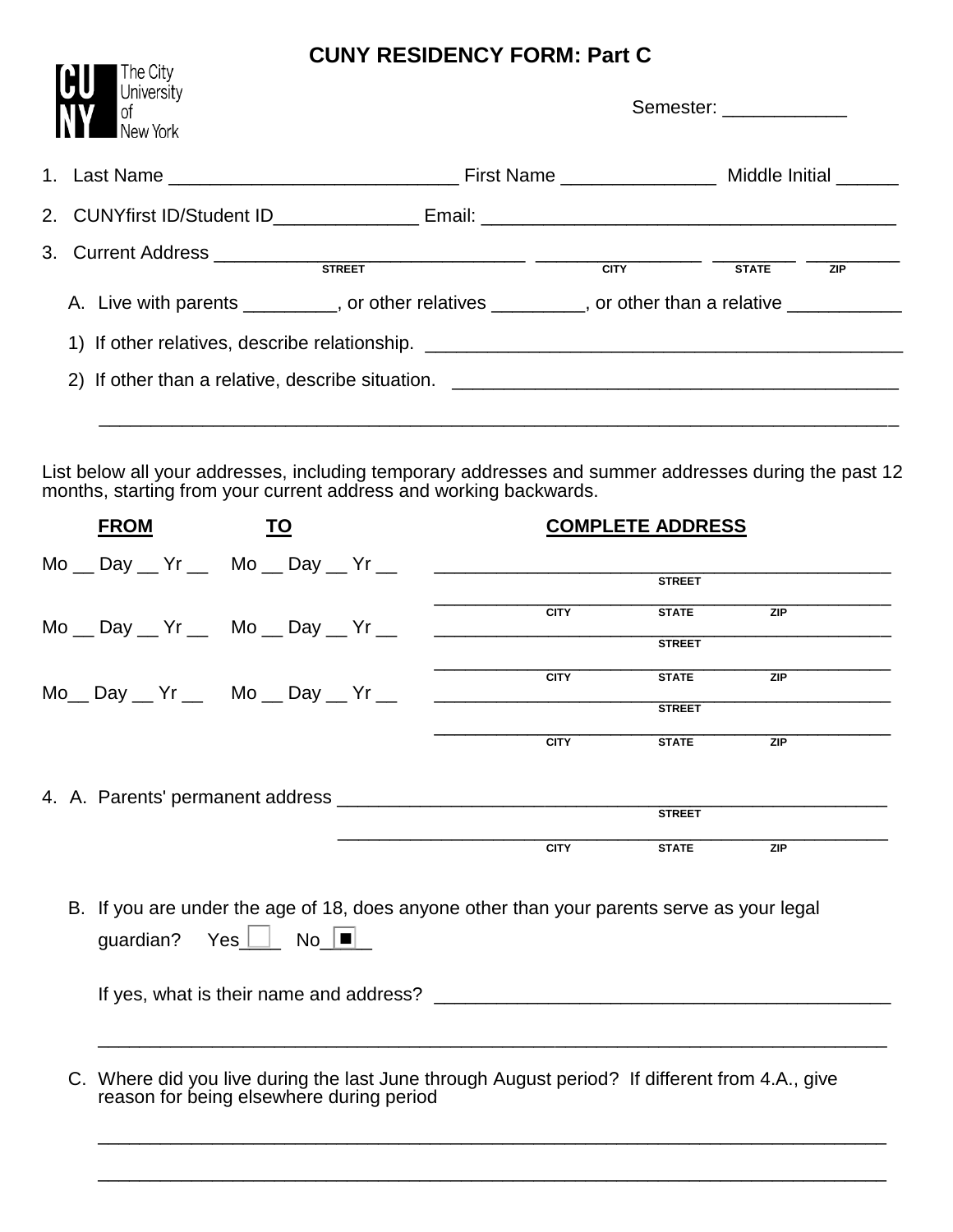5. A. Please list below all full-time and part-time employment (including summer employment and voluntary activities) during the past 12 months starting with the most recent employment.

| <b>EMPLOYER</b>                                                                                                                                                                                                                                                                                                                                             | <b>ADDRESS (CITY/STATE)</b>                                                                                            | <b>FROM</b> | TO |  |  |  |
|-------------------------------------------------------------------------------------------------------------------------------------------------------------------------------------------------------------------------------------------------------------------------------------------------------------------------------------------------------------|------------------------------------------------------------------------------------------------------------------------|-------------|----|--|--|--|
|                                                                                                                                                                                                                                                                                                                                                             | <u> 2008 - Jan Barristo, Amerikaanse konstantinoplantinoplantinoplantinoplantinoplantinoplantinoplantinoplantinopl</u> |             |    |  |  |  |
| В.                                                                                                                                                                                                                                                                                                                                                          |                                                                                                                        |             |    |  |  |  |
| C.                                                                                                                                                                                                                                                                                                                                                          | Did you file a New York City/State resident income tax return during the past 12 months?                               |             |    |  |  |  |
| D.                                                                                                                                                                                                                                                                                                                                                          |                                                                                                                        |             |    |  |  |  |
|                                                                                                                                                                                                                                                                                                                                                             | 6. What are your purposes for residing in New York City or New York State?_________________________                    |             |    |  |  |  |
| 7. Have you applied for any financial aid, scholarships, or other benefits provided under the laws of<br>the State of New York or the United States? Yes $\Box$ No $\Box$<br>If yes, specify and indicate what benefits you are receiving.                                                                                                                  |                                                                                                                        |             |    |  |  |  |
| <u> 1989 - Johann Stoff, amerikansk politiker (d. 1989)</u><br>8. At the present time is it your intention to permanently live in New York City or New York State?<br>$Yes \_\_$                                                                                                                                                                            |                                                                                                                        |             |    |  |  |  |
| 9. Do you have any other proof other than the items indicated for completing the Residency Form that<br>you wish to present in support of your application to be declared a resident of New York City/New<br>York State for the City University of New York tuition purposes? Yes 1. No 1.<br>If yes, please provide details and attach relevant documents. |                                                                                                                        |             |    |  |  |  |
|                                                                                                                                                                                                                                                                                                                                                             |                                                                                                                        |             |    |  |  |  |

\_\_\_\_\_\_\_\_\_\_\_\_\_\_\_\_\_\_\_\_\_\_\_\_\_\_\_\_\_\_\_\_\_\_\_\_\_\_\_\_\_\_\_\_\_\_\_\_\_\_\_\_\_\_\_\_\_\_\_\_\_\_\_\_\_\_\_\_\_\_\_\_\_\_\_\_\_\_\_\_\_\_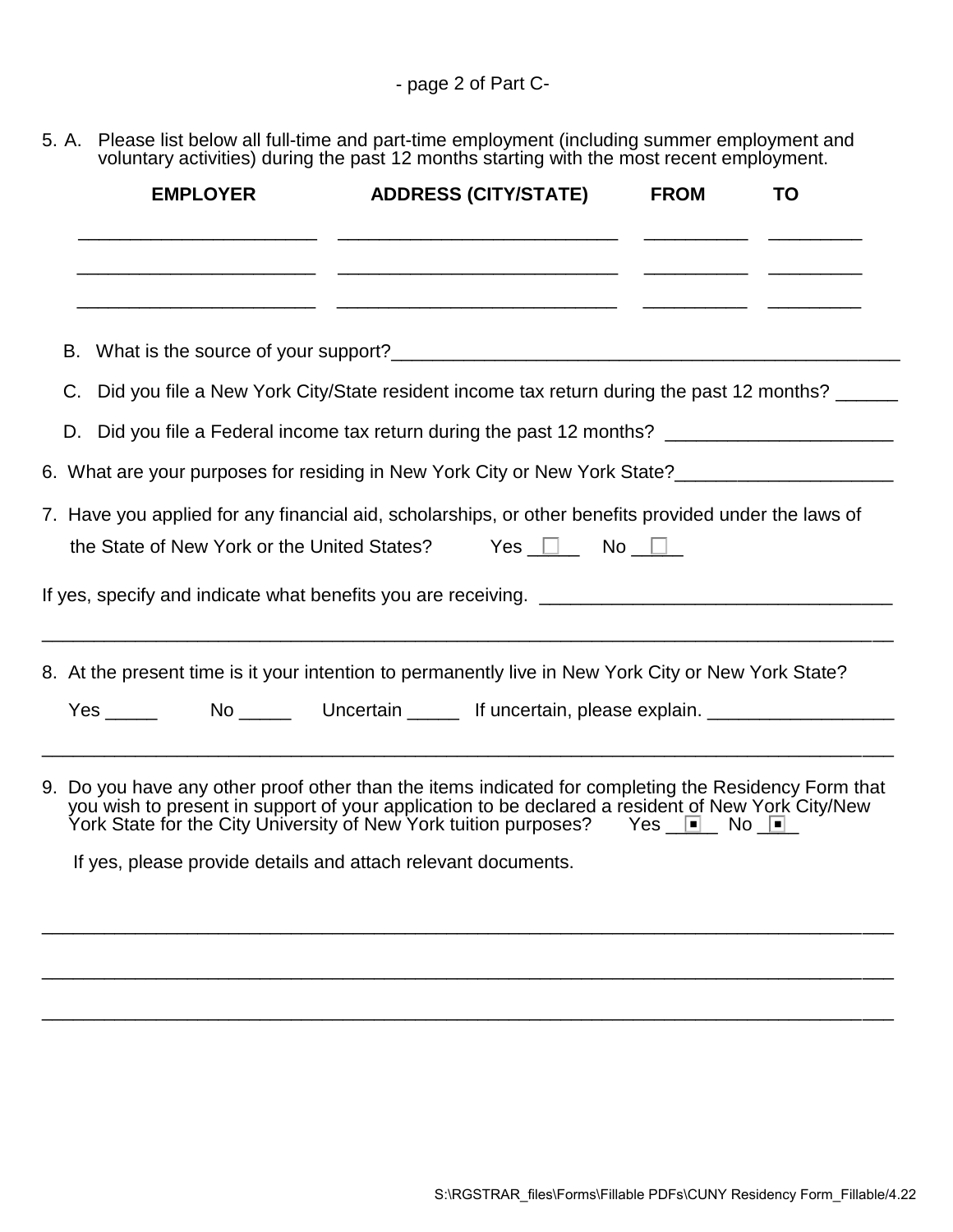Required Documentation, Which Must Accompany The Residency Form (Part C)

The student must submit two of items "a" through "n" (Note: All items must document residency for the 12 month period immediately preceding the first day of classes. Documents in the same category covering the first and last months of the previous twelve month period are acceptable provided that they show the student living at the same address.)

Items "a" through "n" are as follows:

a. Lease, deed or rent registration form (used for rent stabilized apartments) signed by the landlord, which is either a public or private agency, and the student or parent of the student with the same surname,

b. Letter showing eligibility or disbursement of Social Security or New York City Public Assistance with the student's New York address covering the 12 month period immediately preceding the first day of classes and including the student's name,

c. Copies of the most recent complete Federal and New York State tax returns and the corresponding W-2 form. Responses to Federal form 4506 and New York State form 4506 requesting Federal and State tax information is acceptable if the Federal and State governments acknowledge that the party in question has in fact filed a tax return from the address noted

d. A valid New York State driver's license or a "non-driver license" issued by the New York State Department of Motor Vehicles with the student's name, showing the date of issuance at least one year prior to the first day of classes,

e. IDNYC New York City municipal identification card, showing the date of issuance at least one year prior to the first day of classes,

f. Homeowner's or renter's insurance policy with the student's name listed as insured,

g. Automobile registration with the student's name listed,

h. Automobile insurance certificate with the student's name listed as insured,